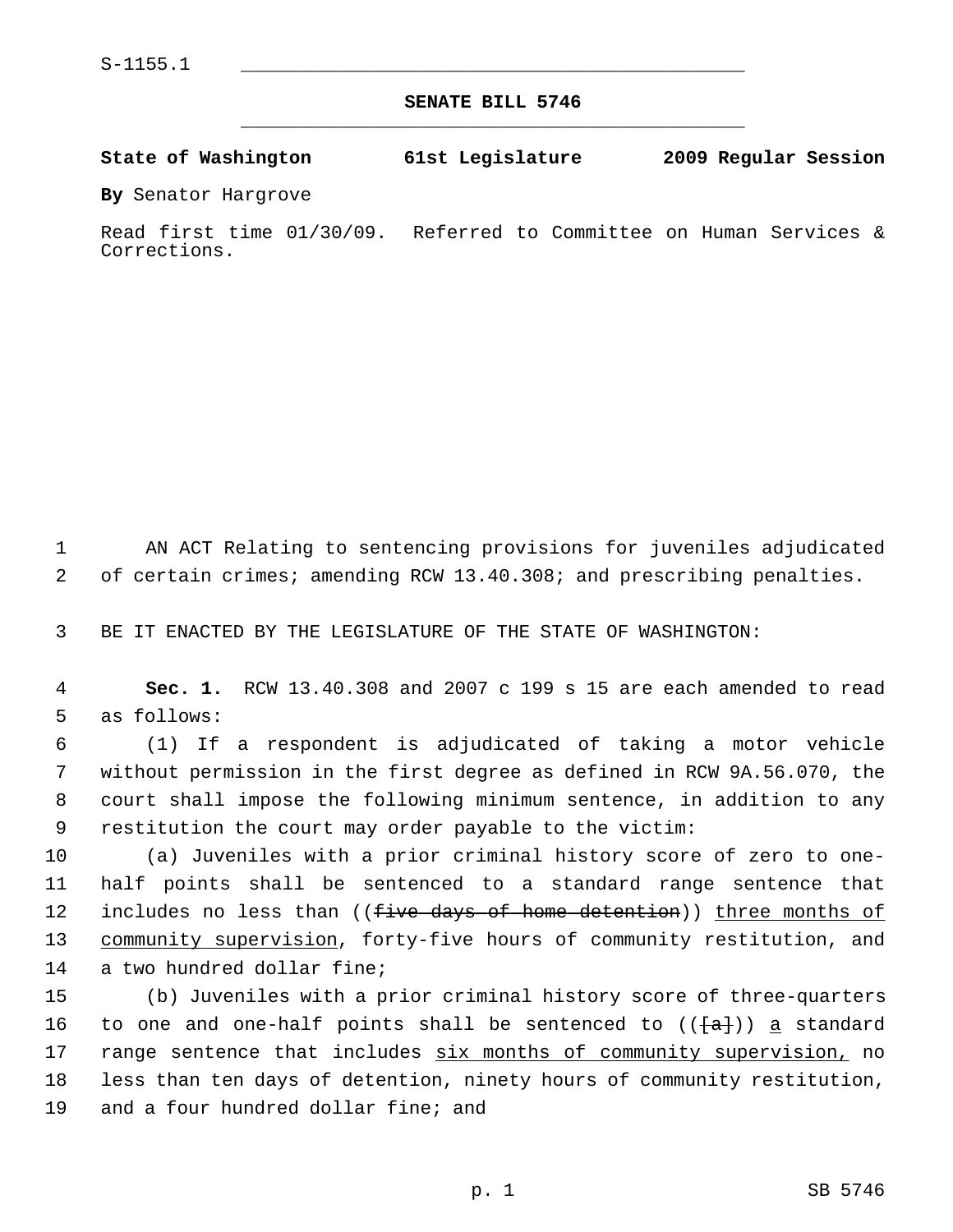1 (c) Juveniles with a prior criminal history score of two or more 2 points shall be sentenced to no less than fifteen to thirty-six weeks 3 ((of confinement, seven days of home detention)) commitment to the 4 juvenile rehabilitation administration, four months of parole 5 supervision, ninety hours of community restitution, and a four hundred 6 dollar fine.

 7 (2) If a respondent is adjudicated of theft of a motor vehicle as 8 defined under RCW 9A.56.065, or possession of a stolen vehicle as 9 defined under RCW 9A.56.068, the court shall impose the following 10 minimum sentence, in addition to any restitution the court may order 11 payable to the victim:

12 (a) Juveniles with a prior criminal history score of zero to one-13 half points shall be sentenced to a standard range sentence that 14 includes ((either: (i) No less than five days of home detention and)) 15 no less than three months of community supervision, forty-five hours of 16 community restitution( $(i - or (ii)$  no home detention and ninety hours of 17 community restitution)), and a two hundred dollar fine;

18 (b) Juveniles with a prior criminal history score of three-quarters 19 to one and one-half points shall be sentenced to  $(\{\texttt{a}\})$  a standard 20 range sentence that includes no less than six months of community 21 supervision, no less than ten days of detention, ninety hours of 22 community restitution, and a four hundred dollar fine; and

23 (c) Juveniles with a prior criminal history score of two or more 24 points shall be sentenced to no less than fifteen to thirty-six weeks 25 ((of confinement, seven days of home detention)) commitment to the 26 juvenile rehabilitation administration, four months of parole 27 supervision, ninety hours of community restitution, and a four hundred 28 dollar fine.

29 (3) If a respondent is adjudicated of taking a motor vehicle 30 without permission in the second degree as defined in RCW 9A.56.075, 31 the court shall impose a standard range as follows:

32 (a) Juveniles with a prior criminal history score of zero to one-33 half points shall be sentenced to a standard range sentence that 34 includes (( $either: (i)$  No less than one day of home detention, one)) 35 three months of community supervision( $(\tau)$ ) and fifteen hours of 36 community restitution( $\left(i - or + i\right)$  no home detention, one month of 37 supervision, and thirty hours of community restitution));